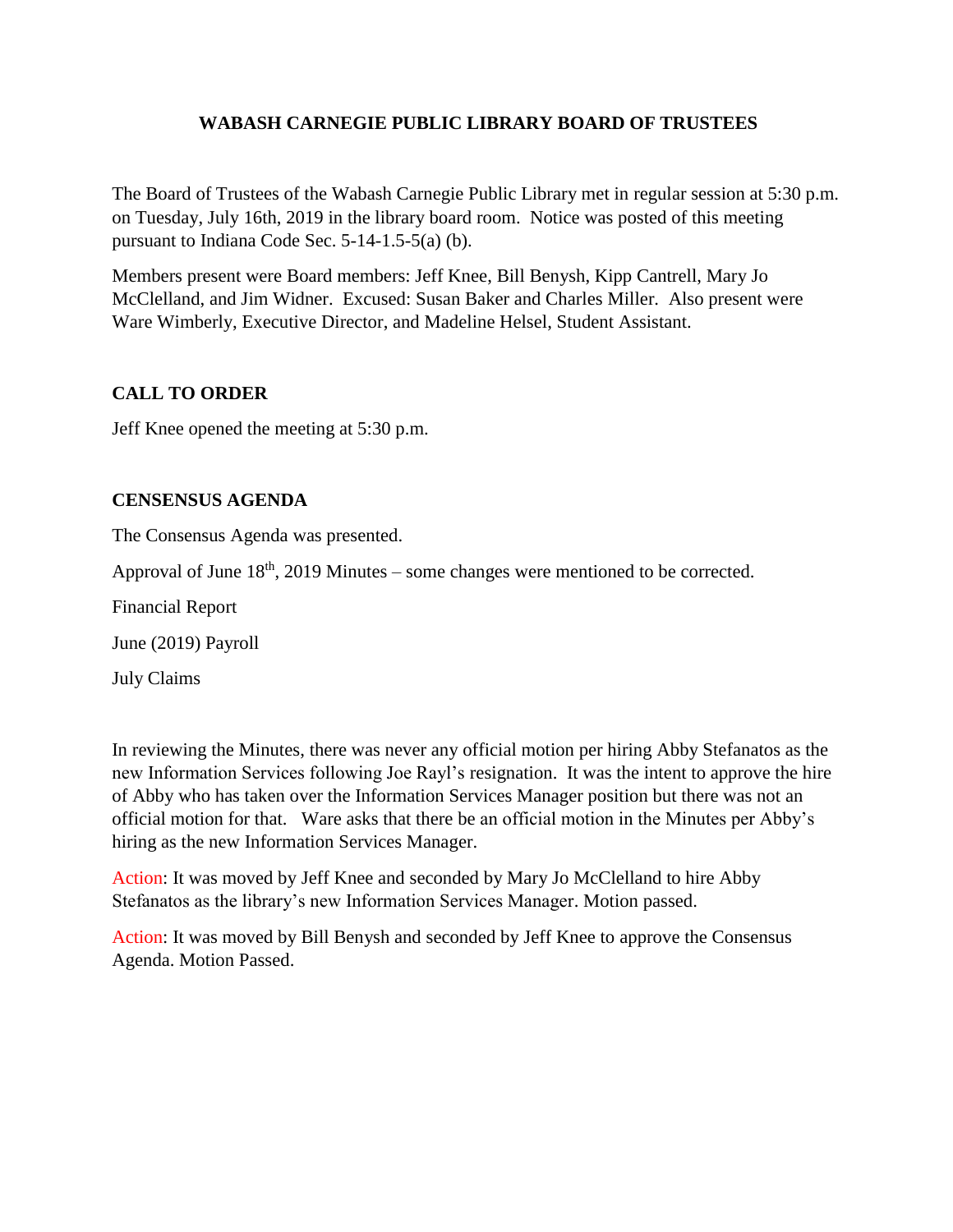## **PRESIDENT'S REPORT**

### Farlow Property Update - Inspection

Scott Bowman did an inspection on the Farlow Property on July  $9<sup>th</sup>$  and July  $10<sup>th</sup>$ . The building needs a lot more work done than was estimated. It might be more seen as a purchase to tear down than to renovate. In terms of possible ideas per funding, it was suggested that the library could approach the Indiana Landmarks for a grant, but that would then cause more problems in order to meet their standards.

# **DIRECTOR'S REPORT/ADMINISTRATIVE UPDATE**

#### 2020 Budget

The budget process for the 2020 library budget has begun. Ware and the Trustees reviewed the proposed budget along with dates for advertising the budget. Ware Wimberly has started to filled the required forms for the 2020 budget on Indiana's Department of Local Government Finance's Gateway database. On August  $1<sup>st</sup>$ , Ware will meet with a Department of Local Government Finance official. On the Board meeting of August  $20<sup>th</sup>$ , the proposed 2020 budget will need approval to be advertised. A public hearing will be held on September  $17<sup>th</sup>$ . On October  $15<sup>th</sup>$ , the 2020 budget will need adoption by the Board of Trustees.

### Student Rate on Non-residents Fees

Non-resident rates were recently changed due to State Library Standards. Trustees discussed the current price of student non-resident cards at \$20.00 and whether to make any changes. It was decided to keep the price at \$20 annually or \$5 every three months. The idea of expanding the student non-resident card to cover MSD students was discussed, but Trustees decide to keep it to schools located within the library district. There was concern about tax payers of Wabash to pay for non-residents outside the library district. This highlighted a reason to expand the district. Trustees hope to gain ideas and insight on how to go about expanding the present district through the scheduled workshop with the Indiana State Library in October.

### Circulation Manager/Circulation Assistant

There are number of personnel changes going on the in the library's Circulation Department. Abby is been promoted to the Information Services Manager position which has made the Assistant Circulation and System Manager position vacant. It was decided to not filled this position and hire a part-time Circulation Assistant in place of that. There will also be a Student Assistant position for upstairs opening up with Faith Macy is leaving for schooling at the University of Evansville. Theresa Singleton has turned in her registration to Ware with her last